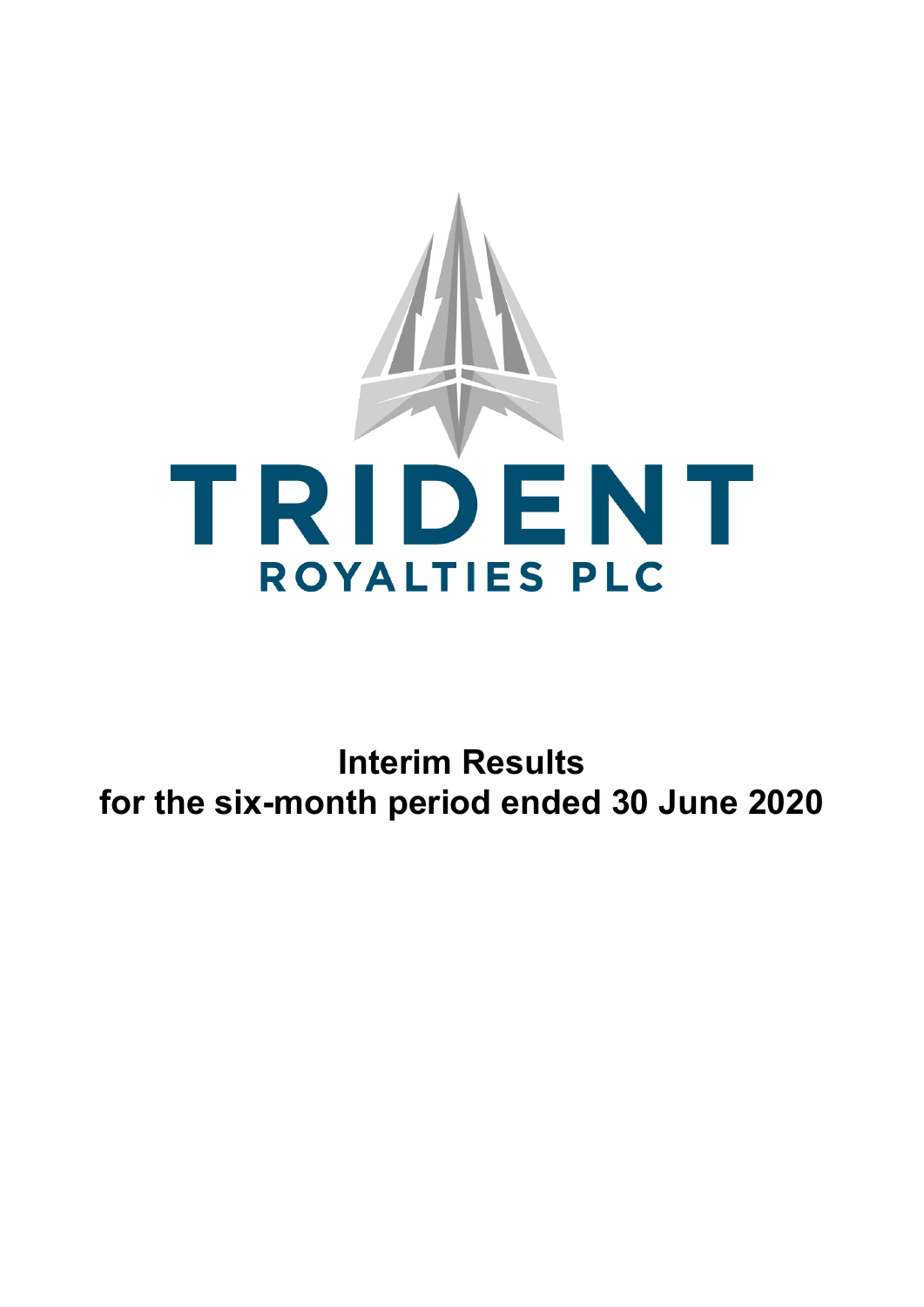# **Table of contents**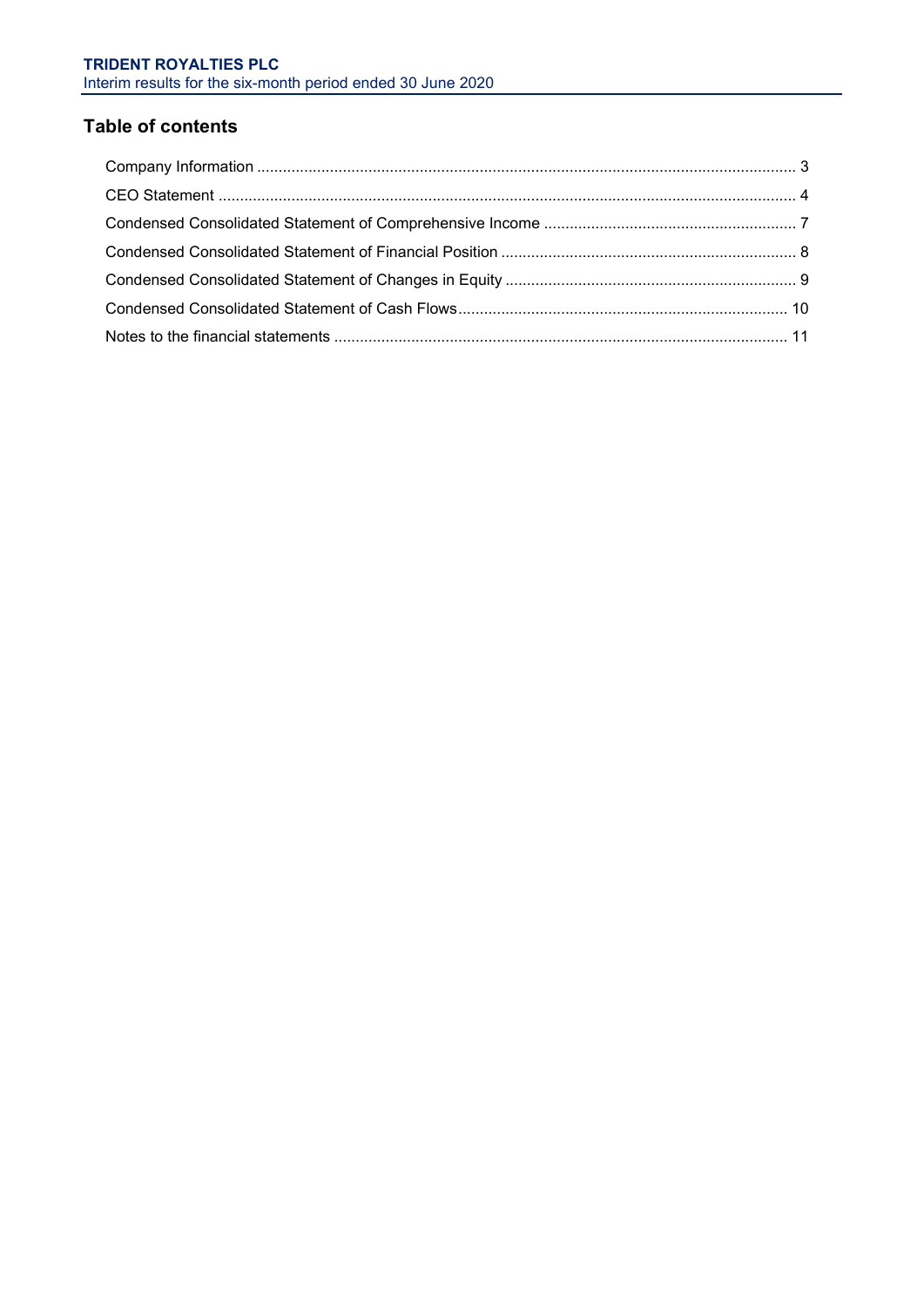# <span id="page-2-0"></span>**Company Information**

# **Directors**

James Kelly Non-Executive Chairman<br>Adam Davidson Chief Executive Officer Adam Davidson Chief Executive Officer<br>
Mark Potter Mon-Executive Director Mark Potter Mon-Executive Director<br>Al Gourley Mon-Executive Director Al Gourley **Non-Executive Director**<br>
Helen Pein **Non-Executive Director** Non-Executive Director

**Company Secretary**  Sam Quinn, Silvertree Partners LLP 20 North Audley Street London W1K 6LX

### **Nominated Adviser**

Grant Thornton UK LLP 30 Finsbury Square London EC2A 1AG

**Joint brokers and advisors**  Tamesis Partners LLP 125 Old Broad Street London EC2N 1AR

Shard Capital Partners LLP 23<sup>rd</sup> Floor 20 Fenchurch Street London EC3M 3BY

Azure Capital Limited Level 34 Exchange Tower 2 Esplanade Perth, WA 6000 Australia

Ashanti Capital Pty Ltd Level 2 44A Kings Park Road West Perth, WA 6005 Australia

**Registered address**  2 Stone Buildings

Lincoln's Inn London WC2A 3TH

#### **Company solicitors (UK)**

Bryan Cave Leighton Paisner LLP Grosvenor's House 5 Laurence Pountney Hill London EC4R 0BR

#### **Independent auditors**

PKF Littlejohn LLP 15 Westferry Circus London E14 4HD

**Registrars**  Neville Registrars Limited Neville House Steelpark Road Halesowen B62 8HD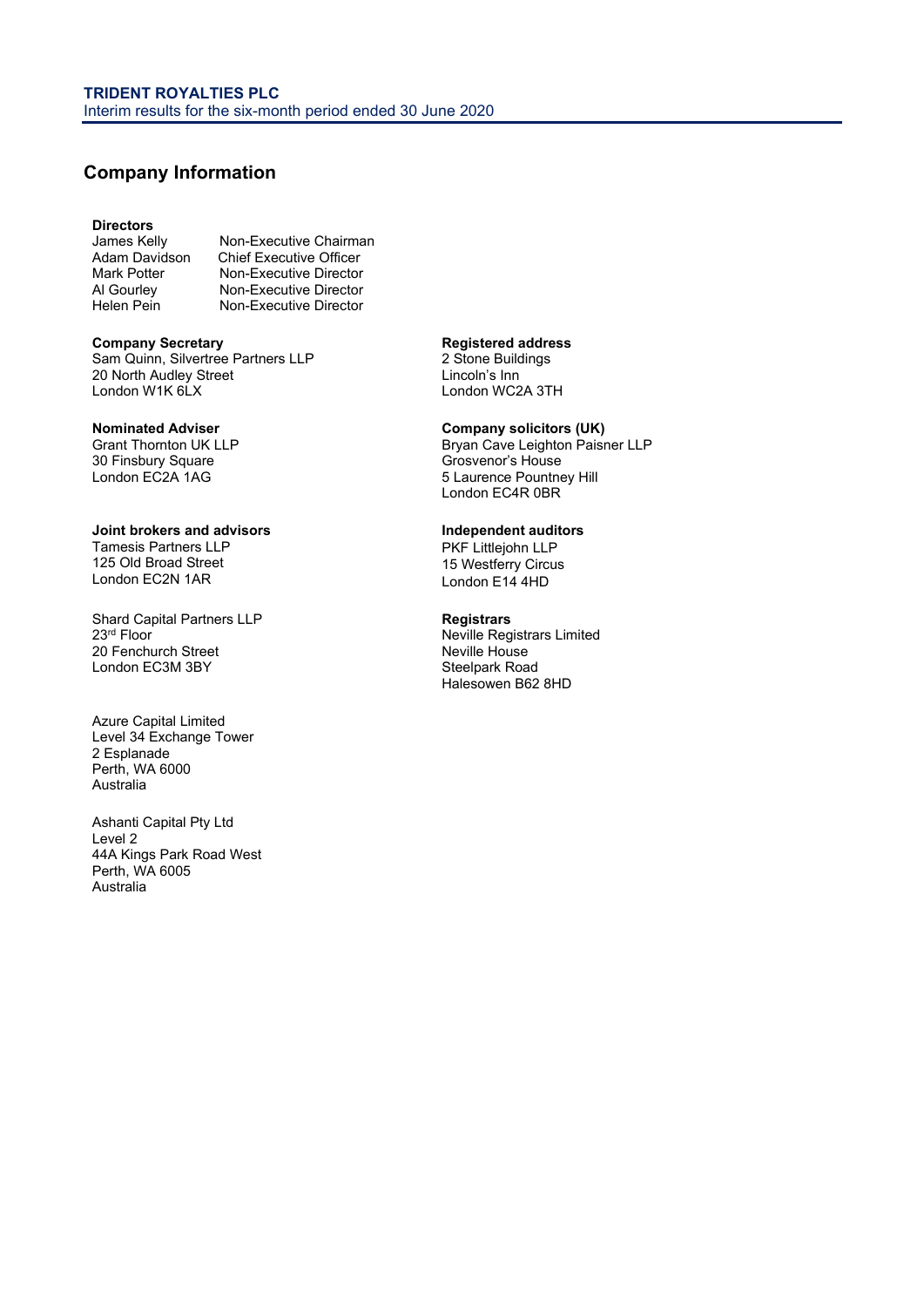# <span id="page-3-0"></span>**CEO Statement**

The Company had a transformative first half of 2020, achieving a number of significant milestones during the period including the change of investing policy and admission to the AIM Market of the London Stock Exchange ("AIM"), the successful completion of a £16 million equity fundraise, the strengthening of the Board with the appointment of high-calibre non-executive directors, and – perhaps most importantly – the announcement of initial royalty acquisitions to formally launch Trident as a diversified, growth-oriented mining royalty and streaming company.

# *Admission to Trading on AIM*

On 25 March 2020, Trident announced that it was seeking to be admitted to trading on the AIM Market, considered to be a more suitable market for a rapidly growing royalty and streaming company. The Company successfully cancelled its shares from the Official List (standard segment) of the Main Market and was admitted to AIM on 2 June 2020. The AIM admission was coupled with the completion of a successful raise of £16 million (c. US\$20 million) which was well supported by both existing and new shareholders, providing Trident with the necessary capital to execute on its strategy.

# *Royalty Acquisitions*

Immediately following admission, on 3 June 2020 Trident announced the completion of its acquisition of a 1.5% Free On Board revenue royalty covering part of the producing Koolyanobbing Iron Ore Operation in Western Australia. The Koolyanobbing Iron Ore Operation is operated by Mineral Resources Limited, a well-established ASX listed iron ore producer, and provides Trident with immediate cash flow from a significant and expanding iron ore asset located in the iron ore hub of Western Australia. The royalty payment for the second quarter of 2020 amounted to A\$903,215 (US\$632,250), an increase of 67% from the first quarter 2020 payment, due to strong iron ore prices and the continued ramp-up of operations at Koolyanobbing.

On 29 June 2020, Trident announced the acquisition of a Gross Revenue Royalty over the producing Mimbula copper mine and associated tailings dumps located in the Zambian Copperbelt. The royalty rate drops down from 1.25% to 0.3% upon repayment upon receipt of aggregate royalty payments of US\$5,000,000, being the consideration for the royalty and then further drops down to 0.2% once royalty has been paid on 575,000 tonnes of copper. Mimbula is an attractive long-life copper asset operated by an experienced team, which is currently ramping up production. The royalty came into effect on 1 July 2020, with the inaugural quarterly payment expected shortly. The Mimbula copper royalty provides Trident investors with long-term exposure to an attractive commodity, sourced from an operation with compelling economics.

On 14 July 2020, Trident acquired, subject to Australia's Foreign Investment Review Board ('FIRB') approval, a variable gold price royalty (A\$13.30 per ounce of gold at current gold price, equivalent to approximately 0.5% Gross Revenue Royalty) over production from the Spring Hill Gold Project located in Australia's Northern Territories and operated by PC Gold Pty Ltd. Spring Hill is located in a highly prospective region and contains a current gold resource with significant expansion potential, as well as the potential to fast-track to production through processing via existing nearby infrastructure.

On 28 August 2020, Trident acquired, subject to FIRB approval, a portfolio of gold royalties over exploration and development stage projects in Australia. The royalty portfolio comprises the following royalties: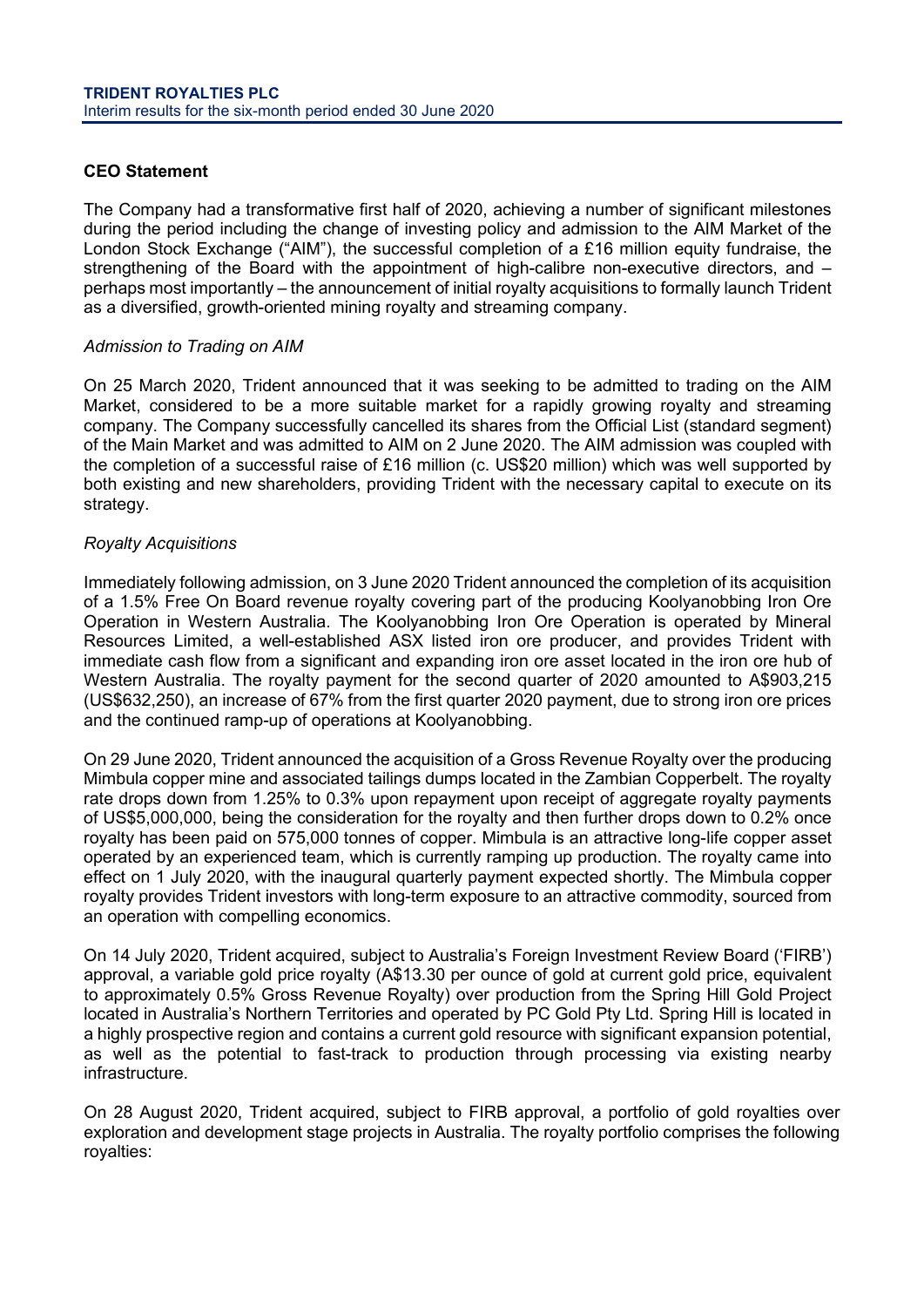- Talga Talga 1.5% Net Smelter Return
- Warrawoona 1.5% Net Smelter Return
- Mosquito Creek 1.5% Net Smelter Return
- Bulfinch 1.0% Net Smelter Return

The royalty package hosts several development and advanced stage exploration projects operated by proven explorers / developers and have the potential to benefit from resource upgrades, in addition to future gold production. Two of the underlying projects are being actively advanced by the project operators and we expect material newsflow related to the projects over the coming 12 months.

Finally, on 24 September 2020, Trident acquired, subject to FIRB approval, a 1.5% Net Smelter Return royalty on the Lake Rebecca Gold Project in Western Australia. Lake Rebecca is a one-millionounce development stage project operated by Apollo Consolidated Limited ("Apollo"), a well-funded operator. Apollo is currently conducting a large-scale exploration programme that has the potential to significantly increase, as well as upgrade, the current resource inventory with impressive postresource intercepts. The operator expects to commence project construction in 18-24 months, which would indicate first gold production in 2023. Trident sees Lake Rebecca as a future cornerstone asset, providing long-life exposure to precious metals production from a solid asset located in a tier one mining jurisdiction.

# *Pipeline of attractive opportunities*

The Lake Rebecca royalty represented Trident's fifth announced transaction (for a total of eight royalties) in the space of four months since admission to trading on AIM, demonstrating the strength of the pipeline of opportunities available to the Company. In line with its strategy to rapidly establish Trident as a diversified royalty and streaming company, Trident continues to progress discussions with multiple parties with regards to the potential acquisition of additional royalties and streams.

These opportunities span various geographies and commodities in the precious, base, battery and bulk commodity sectors and across the asset lifecycle. We are extremely heartened by the breadth and depth of opportunities that we are seeing, which bodes well for the successful execution of our strategy.

# *Strengthening the Board*

During the period, Trident continued to strengthen the Board and in May 2020, welcomed Al Gourley as a non-executive director. Mr. Gourley is the London Managing Partner of Fasken Martineau, an international law firm, where his practice focuses on finance and asset transactions in the natural resource industry. He has served as a director of several TSX, TSX-V and AIM mining and mineral exploration companies, including a company that was acquired by Franco-Nevada for its gold royalty on the Newmont Ahafo Mine in Ghana.

In September 2020, we further strengthened the Board with the appointment of Helen Pein. Helen is a highly experienced economic geologist with a career that has spanned over 30 years and encompasses multiple commodities and geographies. During her career, Helen has been part of the executive teams directly responsible for the discovery and evaluation of a number of world-class mineral deposits. These include the Burnstone, Buzwagi and Tulawaka gold mines, the Corridor Sands and Kwale mineral sands deposits and the Bisie Tin mine.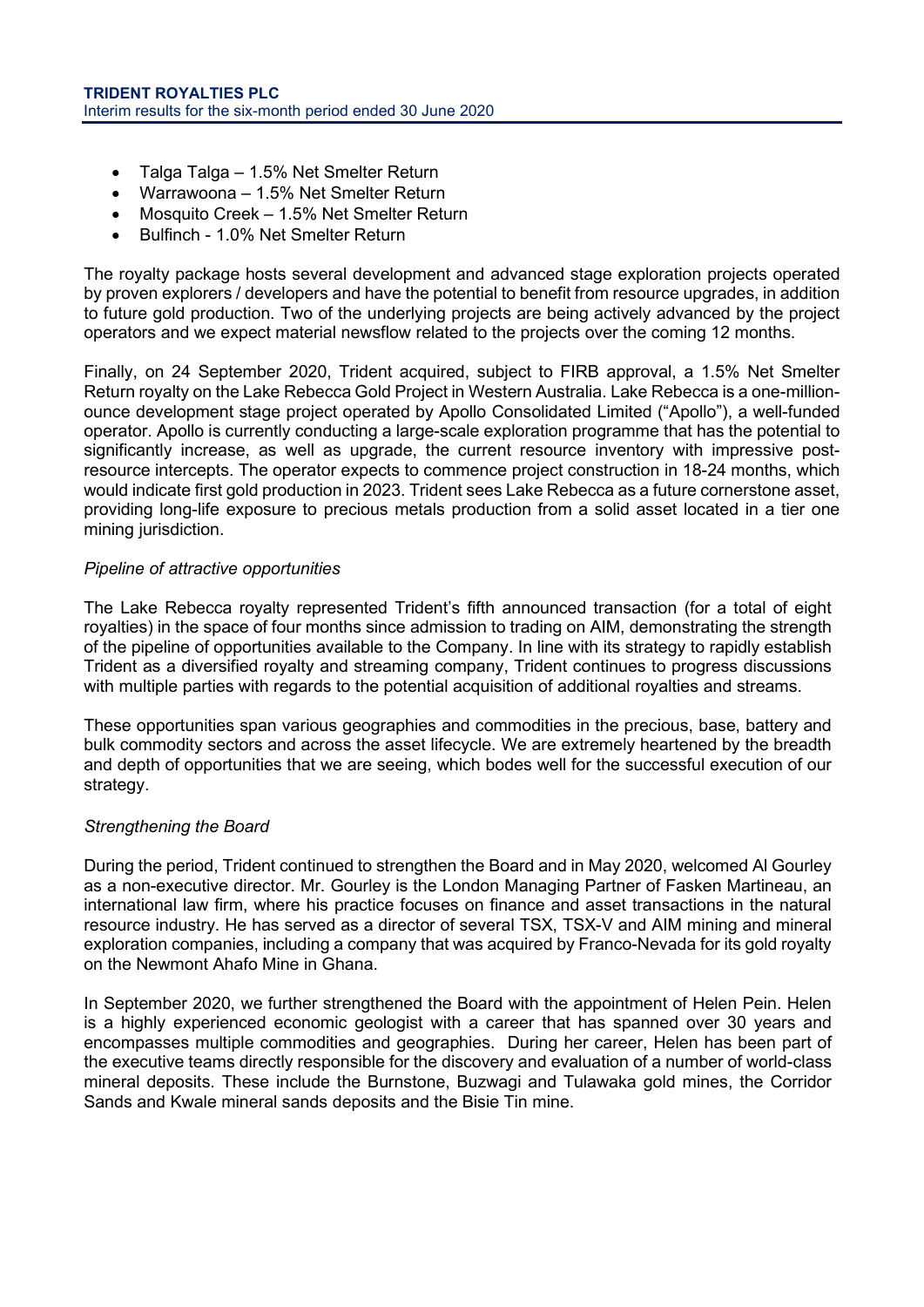# *Outlook*

Commodity markets continued to strengthen in Q3, with a generally positive outlook for the remainder of the year. Given our current royalty portfolio, we are particularly pleased to note that iron ore, copper and gold have performed exceptionally well. In addition, continued uncertainty in the financial and capital markets presents an opportunity to Trident, as we are well positioned to act as both an acquirer of existing royalties, and writer of new royalties and streams. In summary, we have had a very active year thus far – with the highlight being the rapid addition of such compelling asset to Trident's royalty portfolio. The Company is in an enviable position as it remains well capitalised to continue to execute on its strategy.

On a final note, I would like to extend my gratitude to our directors, employees, consultants and our advisers for their pivotal roles in supporting the successful listing on AIM. I would also like to take the opportunity to thank our shareholders for their continued support during this time of transition and look forward to reporting on our continued progress.

**Adam Davidson**  Chief Executive Officer

30 September 2020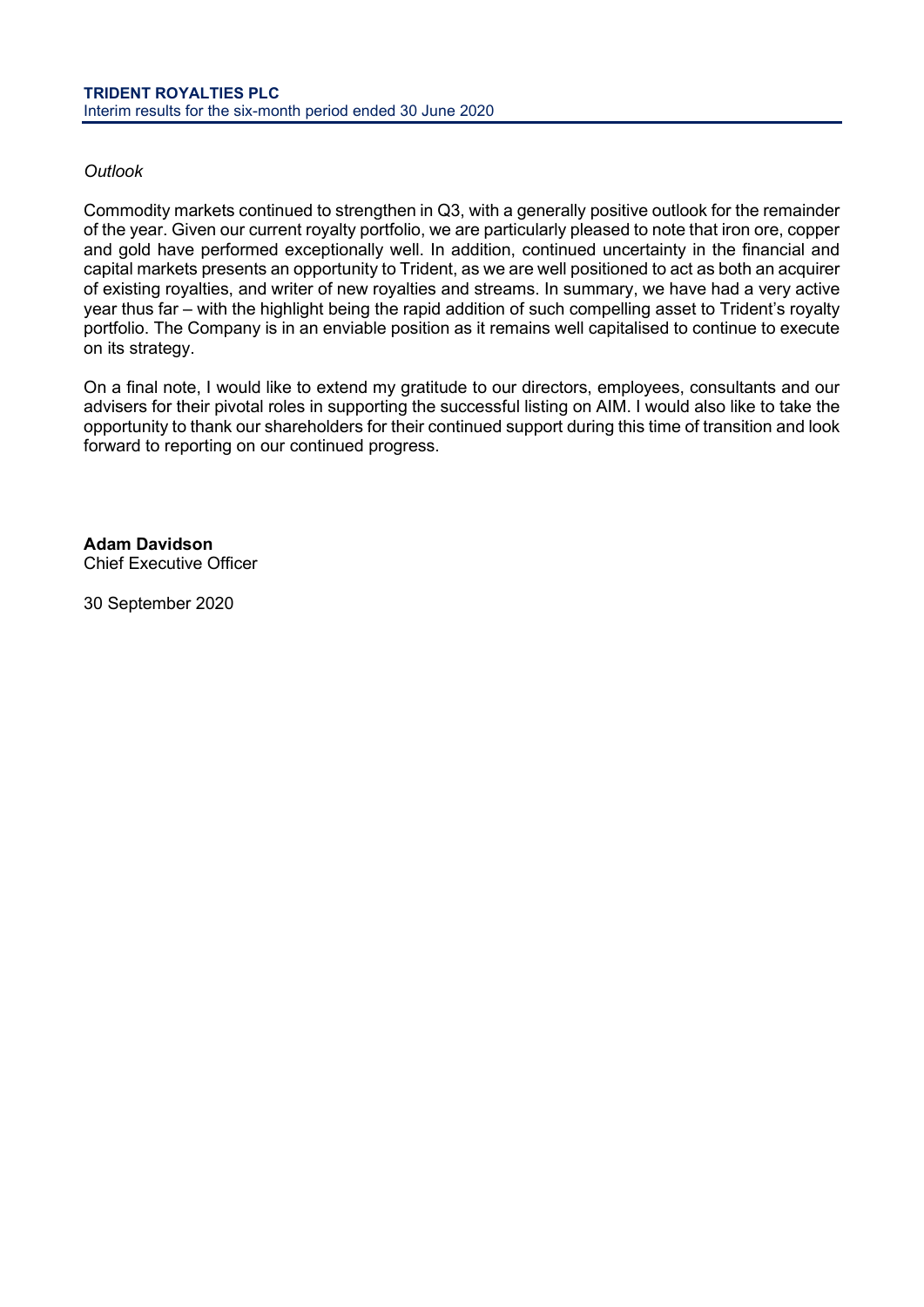# <span id="page-6-0"></span>**Condensed Consolidated Statement of Comprehensive Income for the six-months ended 30 June 2020**

|                                                                                       |              |                            | *re-stated          |
|---------------------------------------------------------------------------------------|--------------|----------------------------|---------------------|
|                                                                                       |              | <b>Six months</b><br>ended | Six months<br>ended |
|                                                                                       |              | 30 June                    | 30 June             |
|                                                                                       | <b>Notes</b> | 2020<br><b>Unaudited</b>   | 2019<br>Unaudited   |
|                                                                                       |              | US\$                       | US\$                |
|                                                                                       |              |                            |                     |
| Revenue                                                                               |              | 948,677                    |                     |
| <b>Cost of Sales</b>                                                                  |              | (591, 427)                 |                     |
| <b>Gross profit</b>                                                                   |              | 357,250                    |                     |
| Administrative expenses                                                               | 3            | (588, 552)                 | (138, 844)          |
| Listing expenses                                                                      |              | (856, 241)                 |                     |
| <b>Operating loss</b>                                                                 |              | (1,087,543)                | (138, 844)          |
| Interest income                                                                       |              | 20,985                     |                     |
| Loss before taxation                                                                  |              | (1,066,558)                | (138, 844)          |
| Income tax                                                                            |              | (139, 821)                 |                     |
| Loss for the period attributable to owners of the parent                              |              | (1, 206, 379)              | (138, 844)          |
|                                                                                       |              |                            |                     |
| Other comprehensive income                                                            |              |                            |                     |
| Items that may be subsequently reclassified to profit or loss:                        |              |                            |                     |
| Exchange losses arising on translation of foreign operations                          |              | 10,085                     | (28, 646)           |
| Other comprehensive income for the period, net of tax                                 |              | 10,085                     | (28, 646)           |
| Total Comprehensive income for the period attributable to the<br>owners of the parent |              | (1, 196, 294)              | (167, 490)          |
|                                                                                       |              |                            |                     |
| Earnings per share:                                                                   |              |                            |                     |
| Basic and diluted earnings per share (U.S. cents)                                     | 5            | (3.49)                     | (0.63)              |

\*The comparative shown for the Group is that of the parent Company which is re-stated for the change in presentation currency. Further details are included in note 2.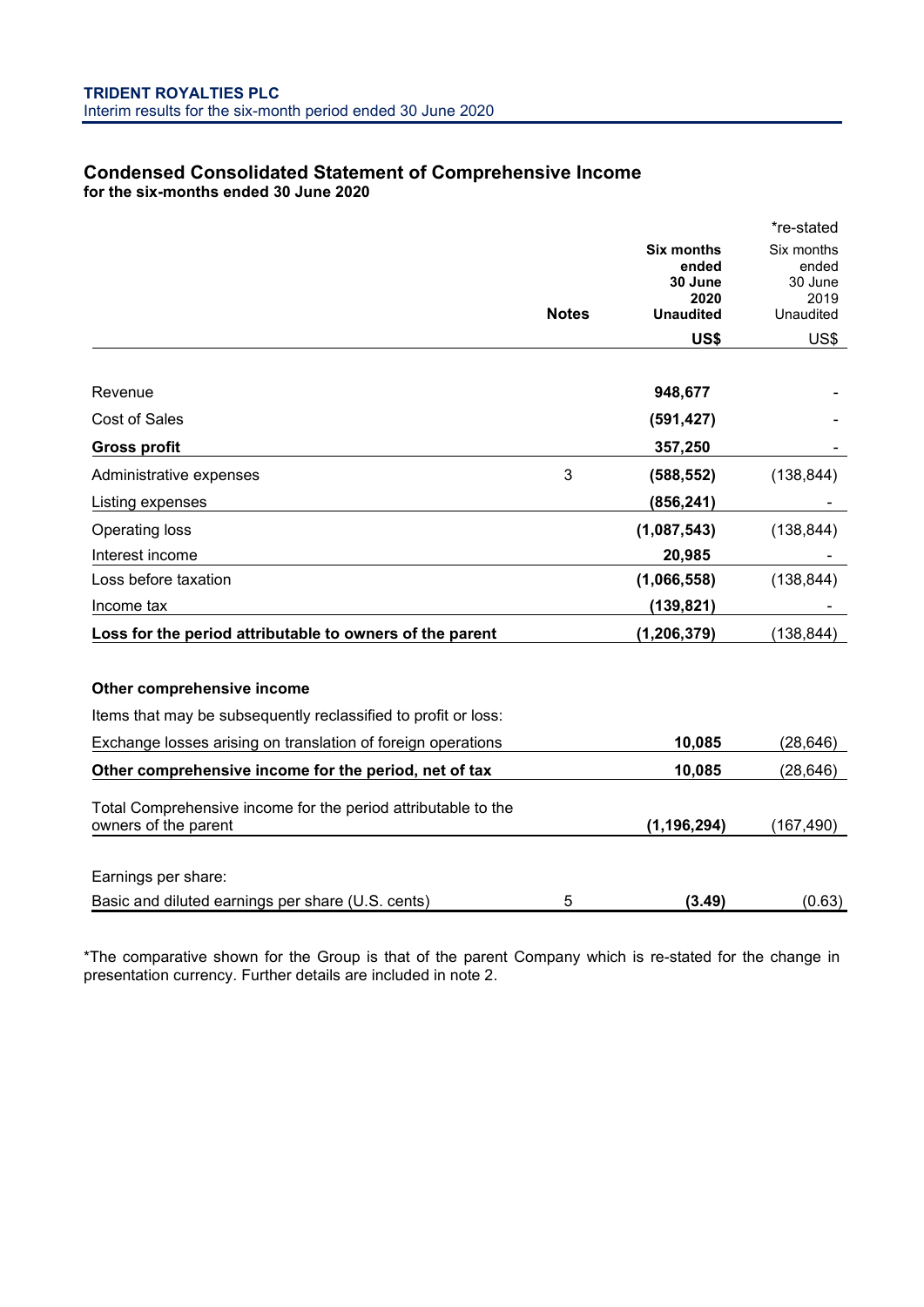### <span id="page-7-0"></span>**Condensed Consolidated Statement of Financial Position As at 30 June 2020**

|                                             |              |                  | Re-stated*     |             |
|---------------------------------------------|--------------|------------------|----------------|-------------|
|                                             |              | 30 June          | 30 June        | 31 December |
|                                             |              | 2020             | 2019           | 2019        |
|                                             | <b>Notes</b> | <b>Unaudited</b> | Unaudited      | Audited     |
|                                             |              | US\$             | US\$           | US\$        |
| <b>Non-current assets</b>                   |              |                  |                |             |
| Intangible assets                           |              | 4,333,574        |                |             |
| <b>Total non-current assets</b>             |              | 4,333,574        |                |             |
| <b>Current assets</b>                       |              |                  |                |             |
| Trade and other receivables                 | 7            | 779,596          | 6,919          | 10,872      |
| Cash and cash equivalents                   |              | 19,825,867       | 4,641,655      | 4,134,842   |
| <b>Total current assets</b>                 |              | 20,605,463       | 4,648,574      | 4,145,714   |
| <b>Total assets</b>                         |              | 24,939,037       | 4,648,574      | 4, 145, 714 |
|                                             |              |                  |                |             |
| <b>Current liabilities</b>                  |              |                  |                |             |
| Trade and other payables                    | 8            | 2,427,047        | 28,953         | 44,107      |
| Corporation tax payable                     |              | 109,947          |                |             |
| <b>Total current liabilities</b>            |              | 2,536,994        | 28,953         | 44,107      |
| <b>Non-current liabilities</b>              |              |                  |                |             |
| Deferred tax liability                      |              | 36,412           |                |             |
| <b>Total non-current liabilities</b>        |              | 36,412           | $\blacksquare$ |             |
| <b>Total liabilities</b>                    |              | 2,573,406        |                |             |
| Equity attributable to owners of the parent |              |                  |                |             |
| <b>Share Capital</b>                        | 9            | 1,311,390        | 316,475        | 327,850     |
| <b>Share Premium</b>                        | 9            | 23,256,663       | 4,620,542      | 4,786,618   |
| Foreign exchange reserve                    |              | (12, 199)        | 3,059          | (22, 458)   |
| Share based payments reserve                |              | 6,735            |                |             |
| <b>Retained Earnings</b>                    |              | (2, 196, 958)    | (320, 455)     | (990, 403)  |
| <b>Total capital and reserves</b>           |              | 22,365,631       | 4,619,621      | 4,101,607   |
| <b>Total equity and liabilities</b>         |              | 24,939,037       | 4,648,574      | 4,145,714   |

\*The comparative at 30 June 2019 shown for the Group is that of the parent Company which is re-stated for the change in presentation currency. Further details are included in note 2.

\*\*The comparative at 31 December 2019 shown for the Group has been re-stated for the change in presentation currency. Further details are included in note 2.

The financial statements were approved and authorised for issue by the Board on 30 September 2020.

James Kelly Director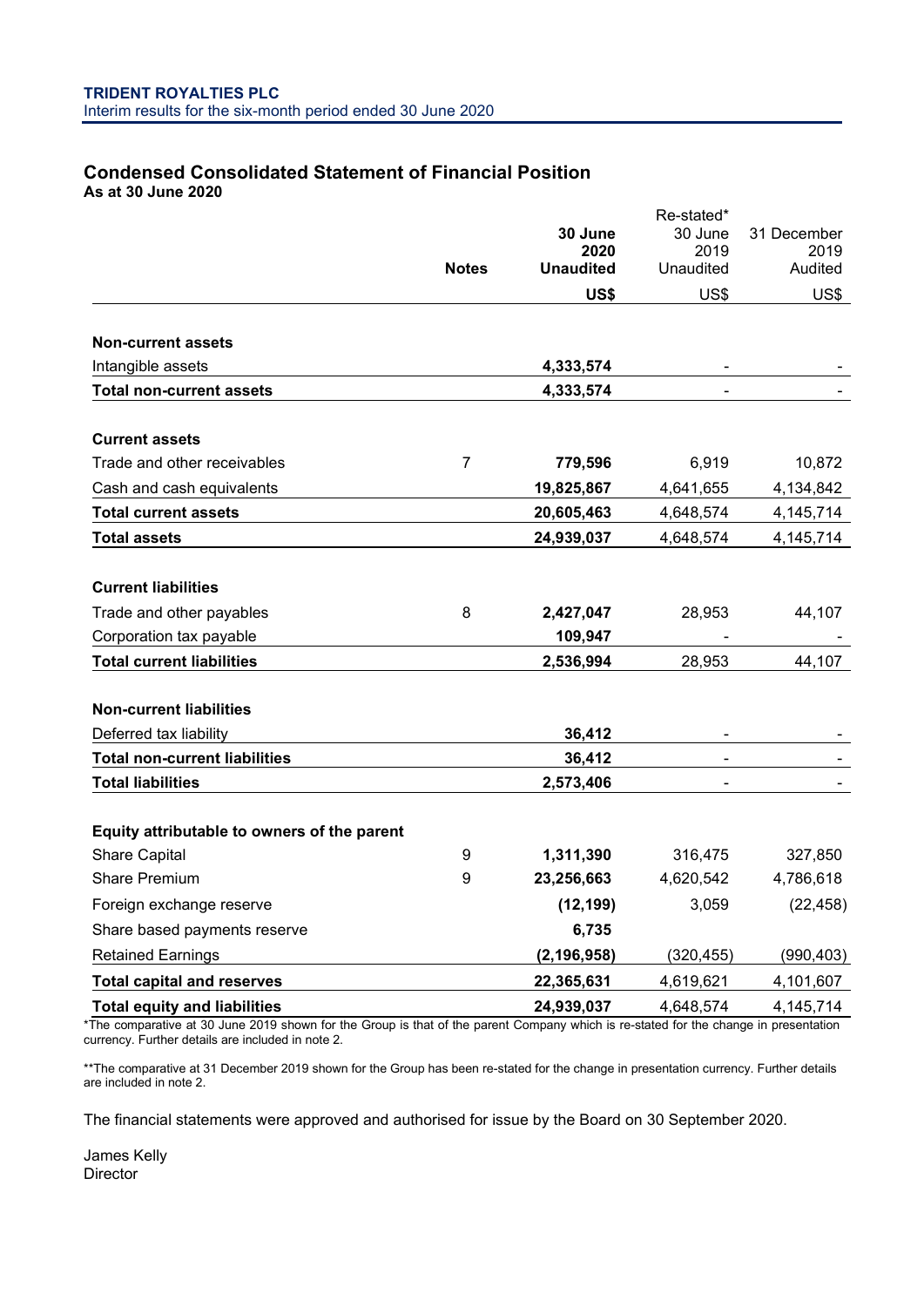# <span id="page-8-0"></span>**Condensed Consolidated Statement of Changes in Equity**

|                                                                  | <b>Share</b><br>capital | <b>Share</b><br>Premium | Foreign<br>exchange<br>reserve | <b>Share</b><br>based<br>payments<br>reserve | <b>Retained</b><br><b>Earnings</b> | <b>Total</b>  |
|------------------------------------------------------------------|-------------------------|-------------------------|--------------------------------|----------------------------------------------|------------------------------------|---------------|
|                                                                  | US\$                    | US\$                    | US\$                           | US\$                                         | US\$                               | US\$          |
| 1 January 2019 (re-stated*)                                      | 318,585                 | 4,651,348               | 2,019                          |                                              | (184, 841)                         | 4,787,111     |
| Loss for the period<br>Other Comprehensive loss for              |                         |                         |                                |                                              | (138, 844)                         | (138, 844)    |
| the period                                                       | (2, 110)                | (30, 806)               | 1,040                          |                                              | 3,230                              | (28, 646)     |
| Total Comprehensive loss for<br>the period                       | (2, 110)                | (30, 806)               | 1,040                          |                                              | (135, 614)                         | (167, 490)    |
| Balance at 30 June 2019                                          | 316,475                 | 4,620,542               | 3,059                          | $\overline{\phantom{0}}$                     | (320, 455)                         | 4,619,621     |
| Loss for the period<br>Other Comprehensive income                |                         |                         |                                |                                              | (665, 758)                         | (665, 758)    |
| for the period                                                   | 11,375                  | 166,076                 | (25, 517)                      |                                              | (4, 190)                           | 147,744       |
| Total Comprehensive loss for<br>the period                       | 11,375                  | 166,076                 | (25, 517)                      | $\blacksquare$                               | (669, 948)                         | (518, 014)    |
| <b>Balance at 31 December 2019</b>                               | 327,850                 | 4,786,618               | (22, 458)                      |                                              | (990, 403)                         | 4,101,607     |
| Loss for the period<br>Other Comprehensive income                |                         |                         |                                | -                                            | (1, 206, 381)                      | (1, 206, 381) |
| for the period                                                   |                         |                         | 10,259                         |                                              | (174)                              | 10,085        |
| Total Comprehensive income for<br>the period                     |                         |                         | 10,259                         |                                              | (1, 206, 381)                      | (1, 196, 296) |
| <b>Transactions with owners:</b>                                 |                         |                         |                                |                                              |                                    |               |
| Issue of share capital                                           | 1,022,882               | 19,434,759              |                                |                                              |                                    | 20,457,641    |
| Share capitalisation                                             | (39, 342)               | 39,342                  |                                |                                              |                                    |               |
| Share issue expenses                                             |                         | (1,004,056)             |                                |                                              |                                    | (1,004,056)   |
| Issue of share options                                           |                         |                         |                                | 6,735                                        |                                    | 6,735         |
| Total transactions with owners,<br>recognised directly in equity | 983,540                 | 18,470,045              |                                | 6,735                                        |                                    | 19,460,320    |
| <b>Balance at 30 June 2020</b>                                   | 1,311,390               | 23,256,663              | (12, 199)                      | 6,735                                        | (2, 196, 958)                      | 22,365,631    |

\*The comparative shown for the Group is that of the parent Company which is re-stated for the change in presentation currency. Further details are included in note 2.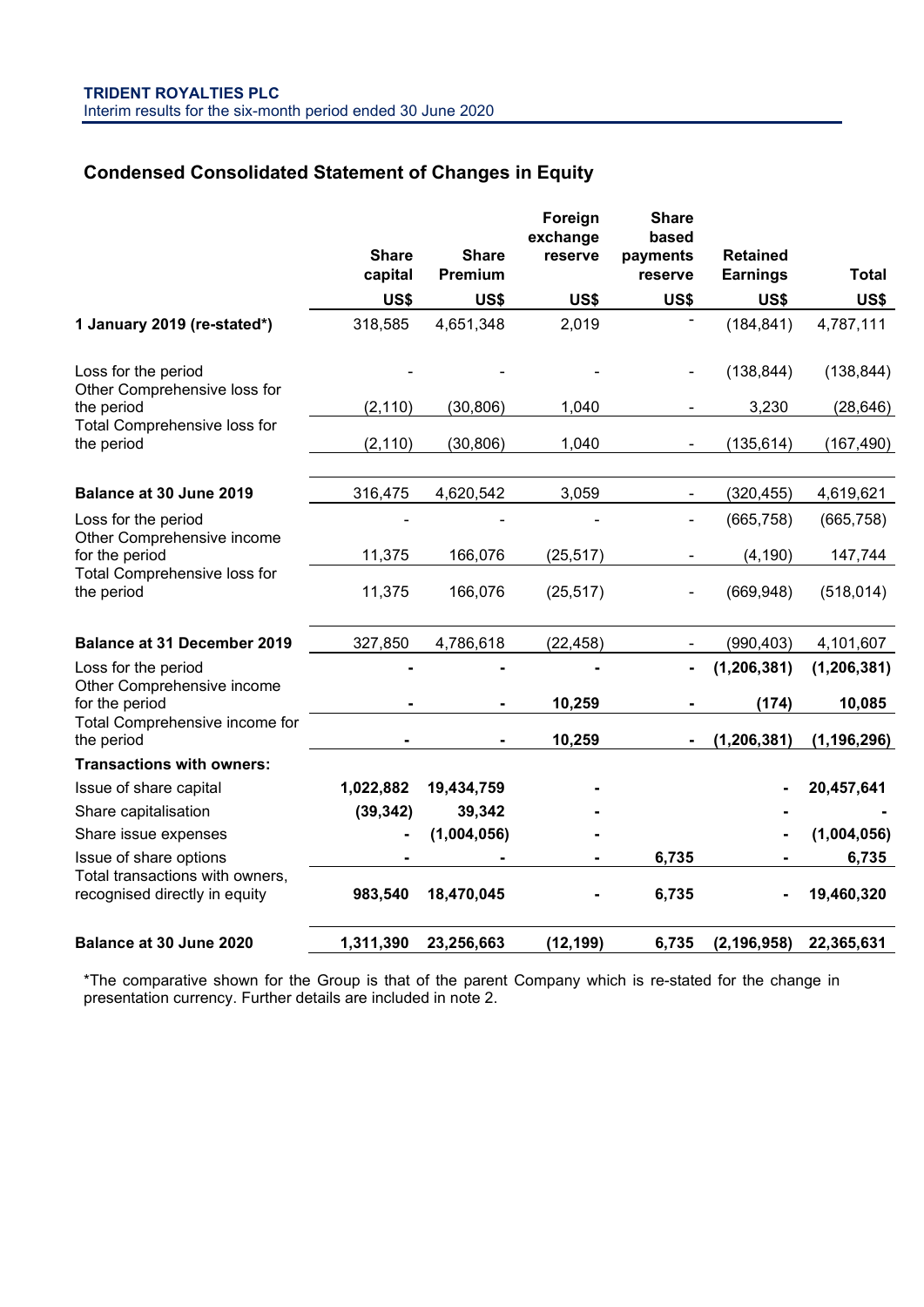## <span id="page-9-0"></span>**Condensed Consolidated Statement of Cash Flows for the six-month period ended 30 June 2020**

|                                                              | Six months to<br>30 June<br>2020 | Six months to<br>30 June<br>2019 |
|--------------------------------------------------------------|----------------------------------|----------------------------------|
|                                                              | US\$                             | US\$                             |
| <b>Cash flows from Operating Activities</b>                  |                                  |                                  |
| Loss before taxation                                         | (1,066,558)                      | (138, 844)                       |
| Adjustments for:                                             |                                  |                                  |
| Amortisation                                                 | 591,427                          |                                  |
| Finance income                                               | (20, 985)                        |                                  |
| Share based payments                                         | 6,735                            |                                  |
| Unrealised foreign exchange movements                        | 34,450                           |                                  |
| Net cashflow from operating activities before                |                                  |                                  |
| changes in working capital                                   | (454, 931)                       | (138, 844)                       |
| Increase in payables                                         | 317,802                          | 28,542                           |
| Increase in receivables                                      | (768, 725)                       | 2,851                            |
| Net cash used in operating activities                        | (905, 854)                       | (107, 451)                       |
| <b>Investing activities</b>                                  |                                  |                                  |
| Purchase of intangible assets                                | (2,887,450)                      |                                  |
| Interest received                                            | 20,985                           |                                  |
| Net cash flow from investing activities                      | (2,866,465)                      |                                  |
| <b>Cash flows from financing activities</b>                  |                                  |                                  |
| Issue of ordinary shares                                     | 20,457,641                       |                                  |
| Cost of share issue                                          | (1,004,056)                      |                                  |
| Net cash generated from financing activities                 | 19,453,585                       |                                  |
| Net increase/(decrease) in cash and cash                     |                                  |                                  |
| equivalents during the period                                | 15,681,266                       | (107, 451)                       |
| Cash at the beginning of period                              | 4,134,842                        | 4,777,690                        |
| Effect of exchange rate changes on re-translation<br>of cash | 9,759                            | (28, 584)                        |
| Cash and cash equivalents at the end of the<br>period        | 19,825,867                       | 4,641,655                        |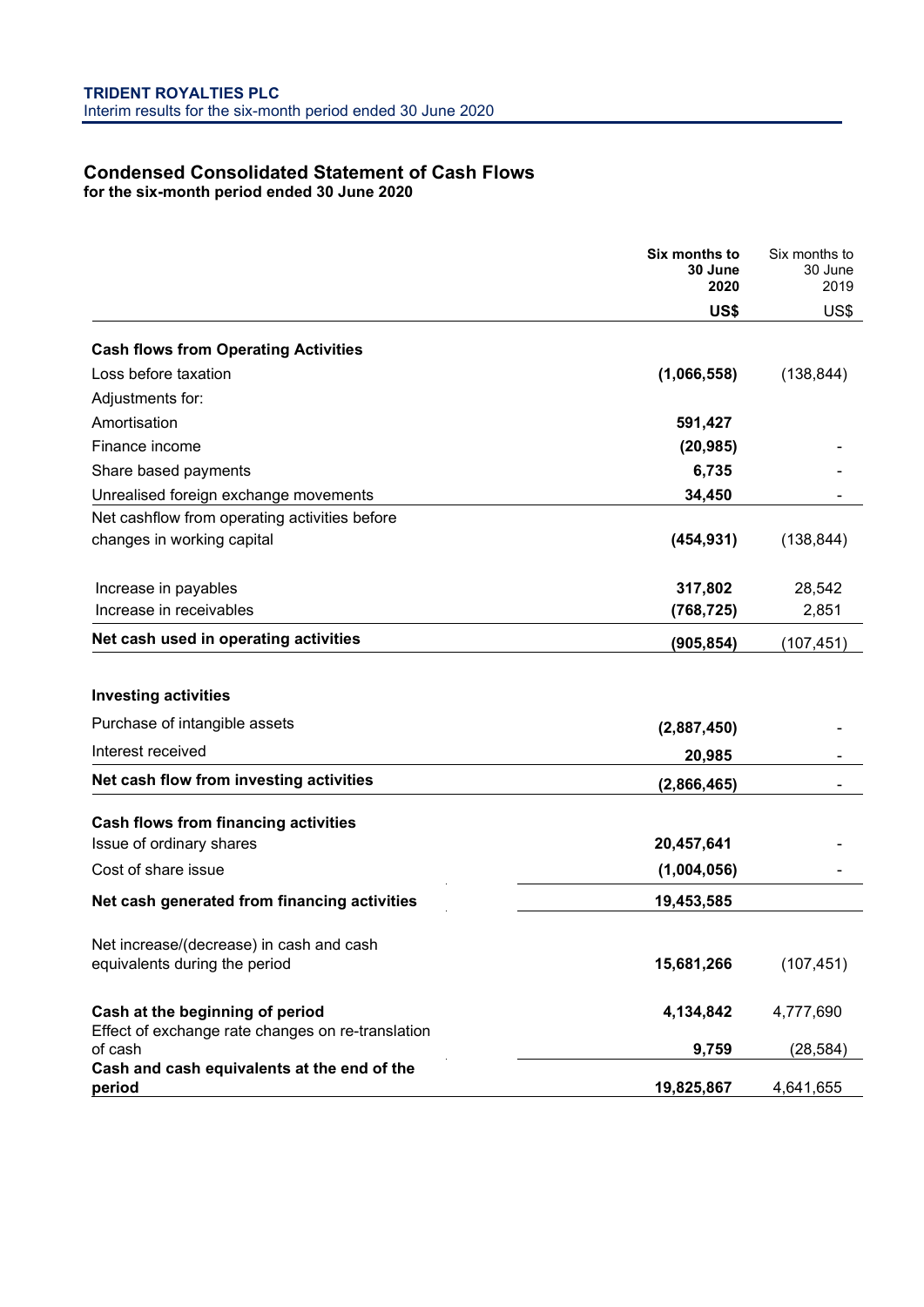# <span id="page-10-0"></span>**Notes to the financial statements**

#### **1. GENERAL INFORMATION**

Trident Royalties Plc is a company incorporated and domiciled in the United Kingdom. The Company is a public limited company, which is listed on the AIM market of the London Stock Exchange and the Frankfurt Stock Exchange. The address of the registered office is 2 Stone Buildings, Lincoln's Inn, London, WC2A 3TH.

The Company was initially formed to undertake an acquisition of a controlling interest in a company or business with the objective of operating the acquired business and implementing an operating strategy to generate value for its shareholders through operational improvements as well as potentially through additional complementary acquisitions following the acquisition.

On 25 March 2020, the Group launched its new strategy as a diversified mining royalty and streaming company together with the announcement that it had entered into a binding sale and purchase agreement to acquire a 1.5% free on-board revenue royalty on an iron ore asset in Australia.

### **2. SUMMARY OF SIGNIFICANT ACCOUNTING POLICIES**

The principal accounting policies applied in the preparation of these financial statements are set out below. The policies have been consistently applied throughout the period, unless otherwise stated.

#### **Basis of preparation**

The condensed interim financial statements have been prepared in accordance with the requirements of the AIM Rules for Companies. As permitted, the Company has chosen not to adopt IAS 34 "Interim Financial Statements" in preparing this interim financial information. The condensed interim financial statements should be read in conjunction with the annual financial statements for the year ended 31 December 2019, which have been prepared in accordance with International Financial Reporting Standards (IFRS) as adopted by the European Union.

The financial information set out in this interim report does not constitute statutory accounts as defined in section 434 of the Companies Act 2006. The Company's statutory financial statements for the period ended 31 December 2019, prepared under International Financial Reporting Standards (IFRS), have been filed with the Registrar of Companies. The auditor's report on those financial statements was unqualified and did not contain a statement under section 498 (2) or (3) of the Companies Act 2006.

#### **Risks and uncertainties**

The Board continuously assesses and monitors the key risks of the business. The key risks that could affect the Company's medium term performance and the factors that mitigate those risks have not substantially changed from those set out in the Company's 2019 Annual Report and Financial Statements, a copy of which is available on the Company's website. The key financial risks are liquidity risk, credit risk, interest rate risk and fair value estimation.

#### **Critical accounting estimates**

The preparation of condensed interim financial statements requires management to make estimates and assumptions that affect the reported amounts of assets and liabilities at the end of the reporting period. Significant items subject to such estimates are set out in the Company's 2019 Annual Report and Financial Statements. The nature and amounts of such estimates have not changed significantly during the interim period.

#### **Going Concern**

The Directors, having made appropriate enquiries, consider that adequate resources exist for the Company to continue in operational existence for the foreseeable future and that, therefore, it is appropriate to adopt the going concern basis in preparing the interim financial statements for the six months ended 30 June 2020.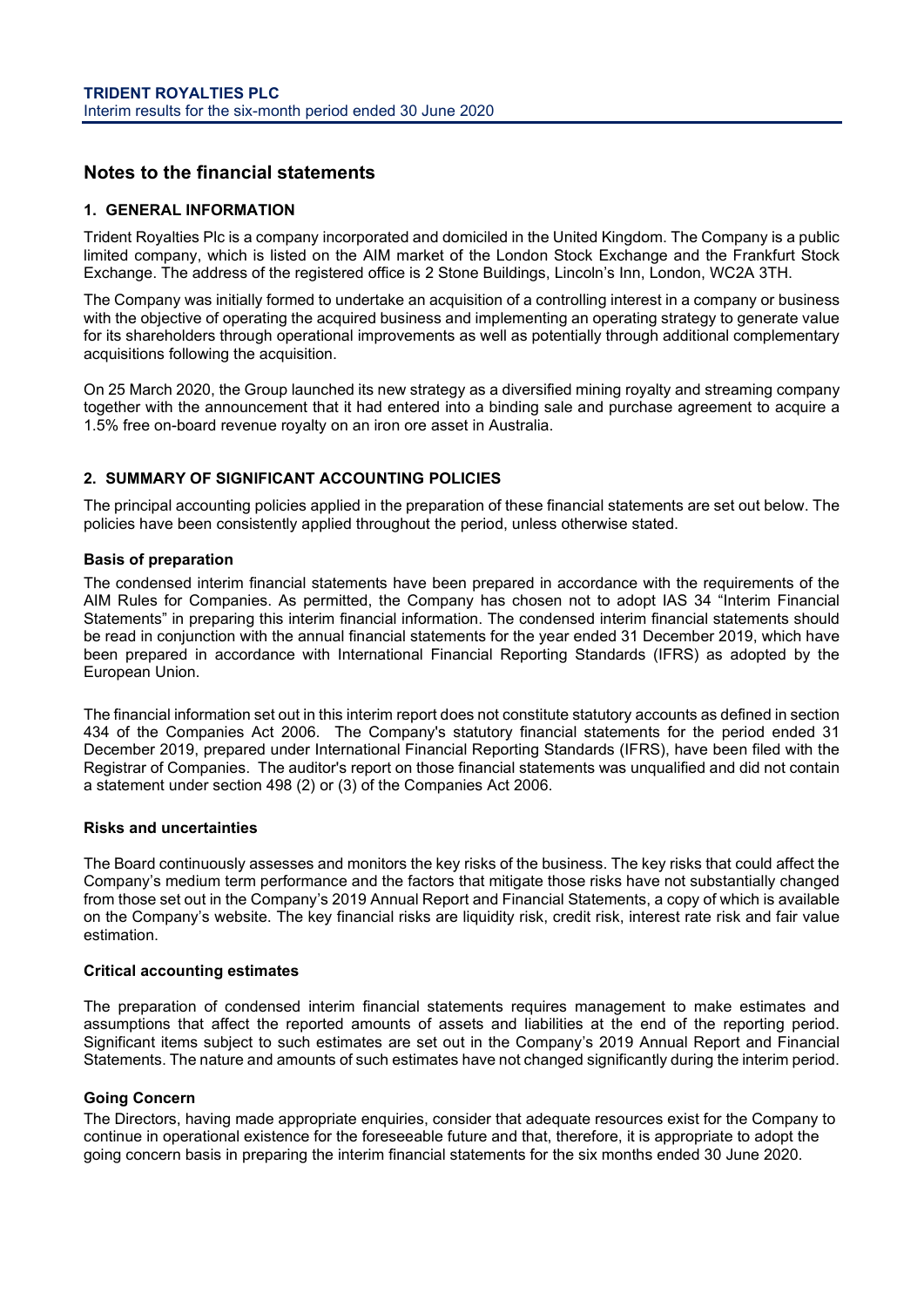Except as described below, the same accounting policies, presentation and methods of computation have been followed in these condensed interim financial statements as were applied in the preparation of the Group's annual financial statements for the year ended 31 December 2019.

### **Intangible assets**

### *Royalty arrangements*

Royalty arrangements which are identified and classified as intangible assets are initially measured at cost, including any transaction costs.

Upon commencement of production at the underlying mining operation intangible assets are amortised on a straight-line basis over the life of the mine. Amortisation rates are adjusted on a prospective basis for all changes to estimates of the life of mine.

#### **Revenue recognition**

The revenue of the Group comprises mainly royalty income. It is measured at the fair value of the consideration received or receivable after deducting discounts, value added tax and other sales tax. The royalty income becomes receivable on extraction and sale of the relevant minerals, and once able to be reliably measured, the revenue is recognised.

#### **Foreign currency**

#### *Translation into presentation currency*

The Company's functional currency changed from British pound (£) to US Dollars (US\$) on 1 January 2020. For the comparative period the Company's functional currency was British pounds. The Group presents its financial information in US Dollars (US\$). The functional currency of TRR Services LLC and TRR Services Australia Pty Ltd is US\$ and AUD respectively.

The following exchange rates were used in the retranslation of these financial statements.

|                                                               | At<br>30 June<br>2020 | At<br>30 June<br>2019 | At<br>31 December<br>2019 |
|---------------------------------------------------------------|-----------------------|-----------------------|---------------------------|
| US\$/GBP closing rate at financial reporting date             | n/a                   | 1.2659                | 1.3114                    |
| US\$/GBP average exchange rate during the reporting<br>period | n/a                   | 1.2944                | 1.2656                    |
| US\$/AUD closing rate at financial reporting date             | 0.6884                | n/a                   | 0.6948                    |
| US\$/AUD average exchange rate during the reporting<br>period | 0.6577                | n/a                   | 0.6839                    |

The interim financial information is for the six months ended 30 June 2020. The comparative figures are for the six-months ended 30 June 2019 and 31 December 2019. As the Company incorporated two subsidiaries in the second half of 2019 the comparative figures for the six-months ended 30 June 2019 are that of the Company. The interim financial report has been approved by the Board on 30 September 2020.

The interim financial information is presented in US Dollars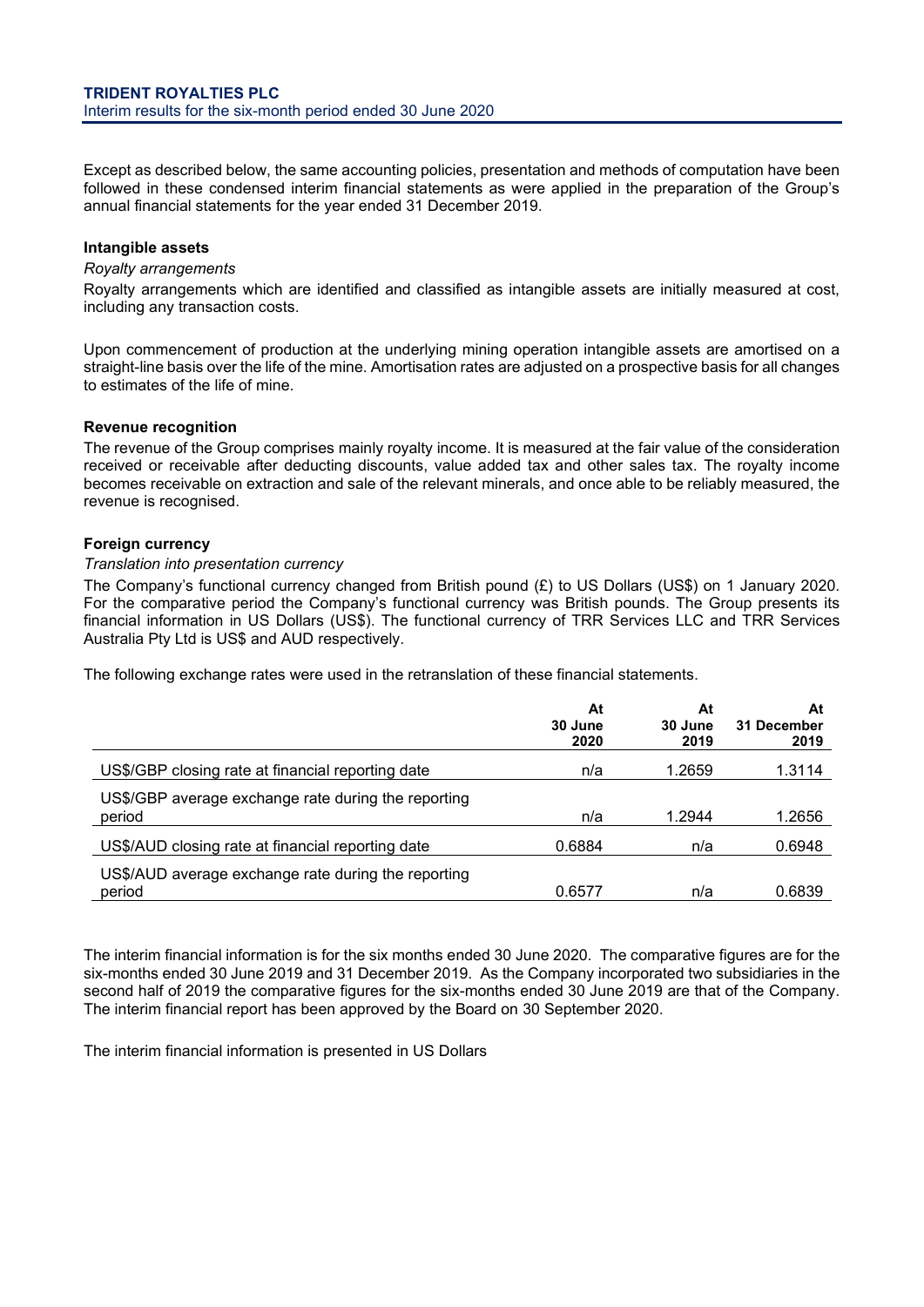### **Changes in accounting policy and disclosures**

#### *(a) Accounting developments during 2020*

The International Accounting Standards Board (IASB) issued various amendments and revisions to International Financial Reporting Standards and IFRIC interpretations. The amendments and revisions were applicable for the period ended 30 June 2020 but did not results in any material changes to the financial statements of the Group or Company.

The following standards were adopted by the Group during the year:

- IFRS 3 (Amendments) Business Combinations (effective 1 January 2020)
- IAS 1 (Amendments) Presentation of Financial Statements (effective 1 January 2020)
- IAS 8 Accounting policies, Changes in Accounting Estimates (effective 1 January 2020)

*(b) New standards, amendments and interpretations in issue but not yet effective or not yet endorsed and not early adopted*

| Standard |                                                         | Effective date  |
|----------|---------------------------------------------------------|-----------------|
| IAS 1    | Classification of liabilities as current or non-current | 1 January 2023* |
| Various  | Annual improvements to IFRS Standards 2018-2020         | 1 January 2022* |

#### \* Subject to EU endorsement

The Group is evaluating the impact of the new and amended standards above. The Directors believe that these new and amended standards are not expected to have a material impact on the Group's results or shareholders' funds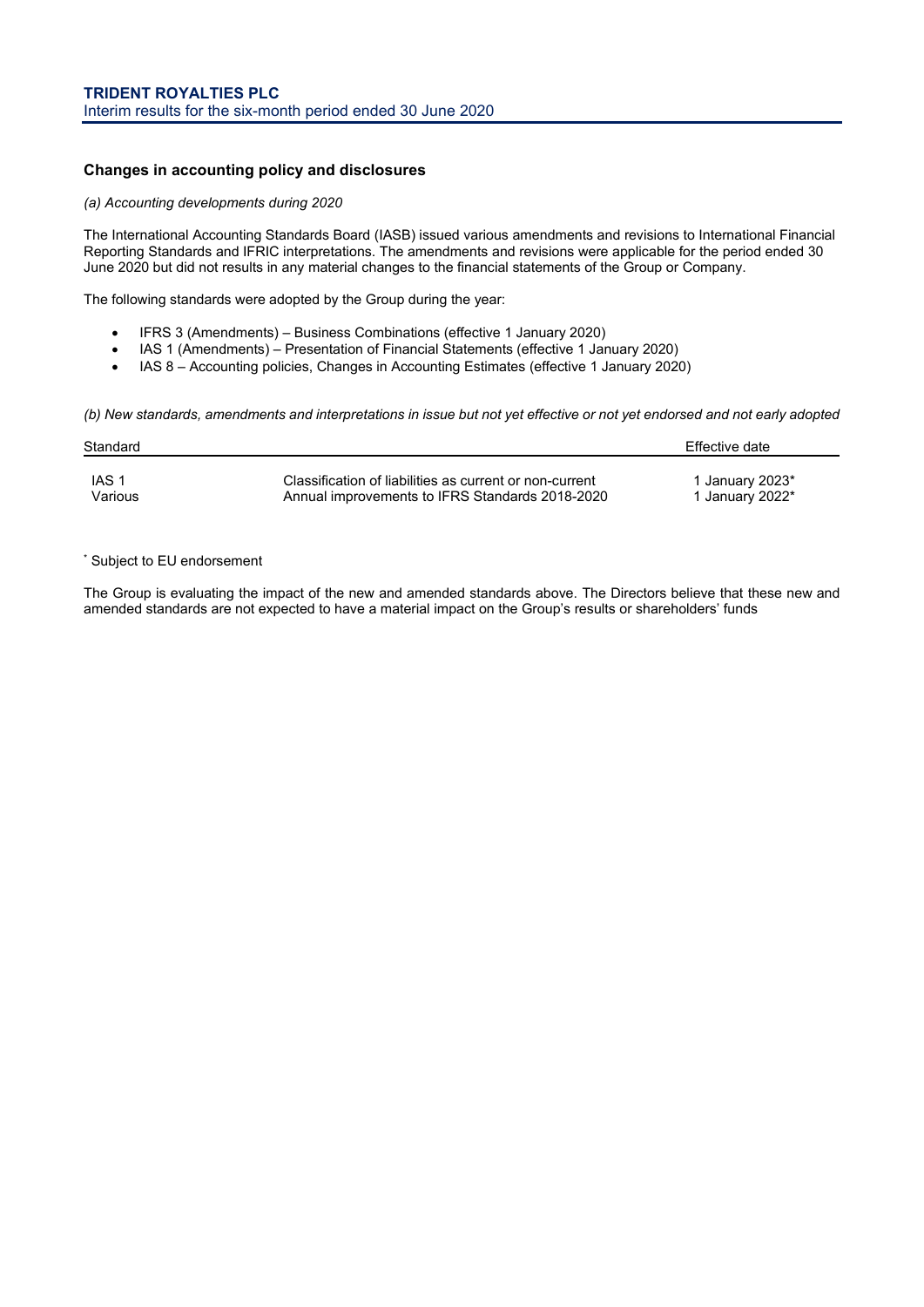### **3. ADMINISTRATIVE EXPENSES**

|                                      | Six months to<br><b>30 June 2020</b><br>US\$ | Six months to<br>30 June 2019<br>US\$ |
|--------------------------------------|----------------------------------------------|---------------------------------------|
| Employee benefit expense             | 364,201                                      | 50,678                                |
| Advertising and marketing            | 54,610                                       | 233                                   |
| Stock Exchange fees                  | 8,959                                        | 9,291                                 |
| Audit and tax                        | 46,995                                       | 29,124                                |
| Legal fees                           | 44,494                                       | 1,553                                 |
| Other professional fees              | 160,755                                      | 40,898                                |
| Royalty acquisition due diligence    | 342,897                                      |                                       |
| Foreign exchange gains               | (480, 648)                                   |                                       |
| Other operating expenses             | 46,289                                       | 7,067                                 |
| <b>Total administrative expenses</b> | 588,552                                      | 138,844                               |

# **4. ROYALTY INTANGIBLE ASSETS**

|                                      | As at<br>30 June 2020<br>US\$ | As at<br>30 June 2019<br>US\$ |
|--------------------------------------|-------------------------------|-------------------------------|
| At the beginning of the period       | ۰                             |                               |
| Acquisition of Koolyanobbing Royalty | 4,952,656                     |                               |
| Amortisation                         | (591, 427)                    |                               |
| Foreign exchange                     | (27, 655)                     |                               |
| At the end of the period             | 4,333,574                     |                               |

On 3 June 2020 the Group acquired a significant, cash generative mining royalty to acquire a 1.5% free onboard revenue royalty covering part of the producing Koolyanobbing Iron Ore Operation in Western Australia for a total consideration of A\$7.0 million. In addition, A\$194,423 of directly attributable costs were capitalised to bring the total cost of the acquisition to A\$7,194,424 (US\$4,952,656).

Per the agreement the consideration was payable in two tranches: A\$4 million less the Q1 2020 royalty income of A\$539,310 was paid on 2 June 2020 and A\$3.0 million is payable on the twelve-month anniversary plus one day of the first tranche. The tranche two payment will be secured against the royalty. (the "Acquisition"). Under the terms of the Acquisition, cashflow attributable to the royalty from 1 January 2020 will be for the benefit of Trident.

On 21 September 2020 it was agreed to pay the second tranche earlier in return for a discount of A\$350,000. The discounted second tranche consideration of A\$2,650,000 is to be paid by 25 September 2020.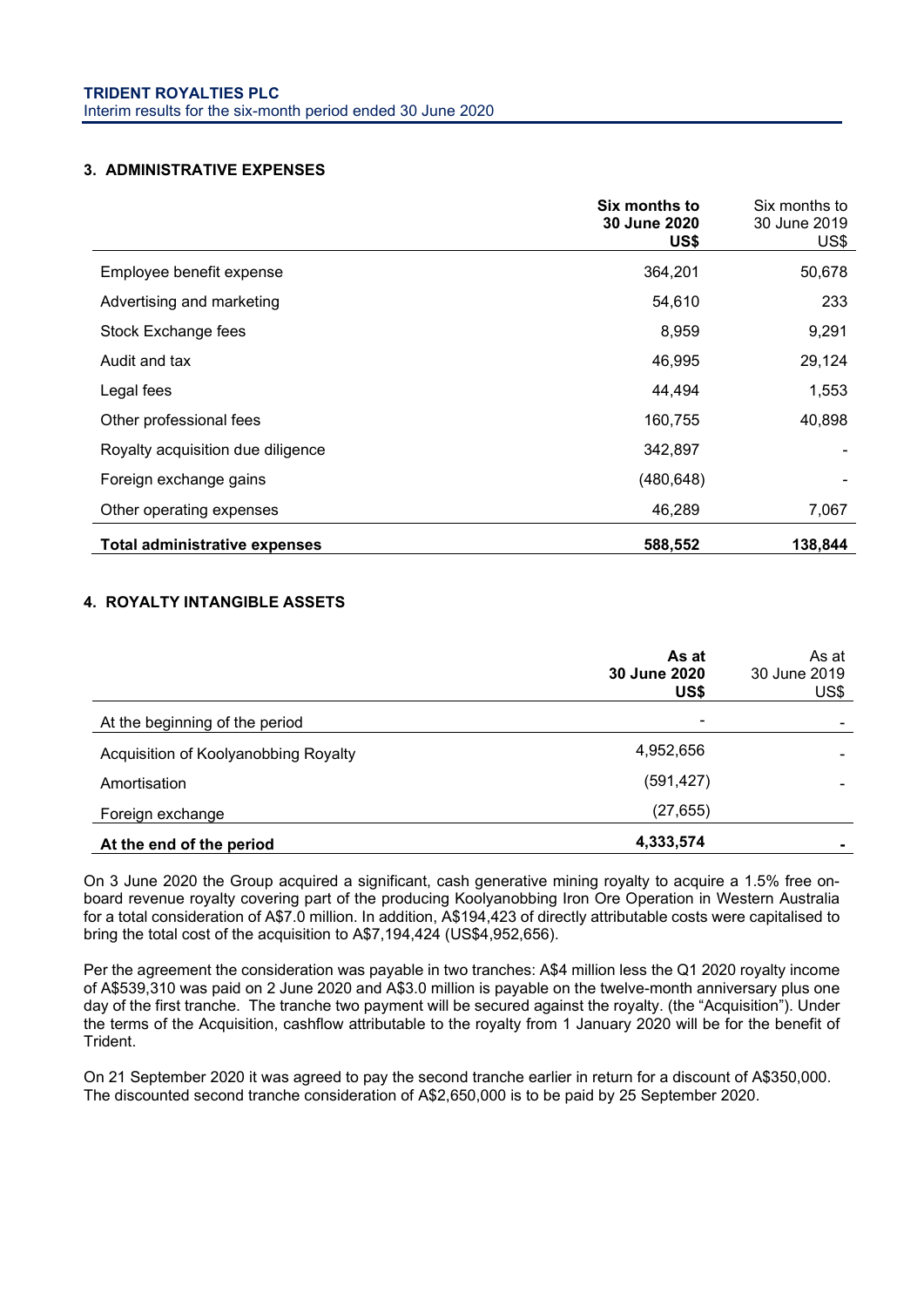### **5. LOSS PER SHARE**

Basic earnings per share is calculated by dividing the loss attributable to equity holders of the Company by the weighted average number of ordinary shares in issue during the period.

|                                                                                  | Six months to<br>30 June 2020<br>US\$ | Six months to<br>30 June 2019<br>US\$ |
|----------------------------------------------------------------------------------|---------------------------------------|---------------------------------------|
| Loss from continuing operations attributable to equity holders of<br>the company | (1, 206, 379)                         | (138,844)                             |
| Weighted average number of ordinary shares in issue                              | 34,538,462                            | 22,000,000                            |
| Basic and fully diluted loss per share from continuing operations                | <b>US cents</b><br>(3.49)             | US cents<br>(0.63)                    |

# **6. DIVIDENDS**

There were no dividends paid or proposed by the Company in either period.

# **7. TRADE AND OTHER RECEIVABLES**

|                            | At 30 June<br>2020<br>US\$ | At 30 June<br>2019<br>US\$ | At 31 December<br>2019<br>US\$ |
|----------------------------|----------------------------|----------------------------|--------------------------------|
| Royalty income receivable  | 621,775                    | -                          |                                |
| Prepayments                | 5,353                      | 6,919                      | 10,823                         |
| Indirect taxes recoverable | 152,468                    | -                          | 49                             |
|                            | 779,596                    | 6,919                      | 10,872                         |

Due to the short-term nature of the current receivables, their carrying amount is considered to be an approximate of their fair value.

## **8. TRADE AND OTHER PAYABLES**

|                                  | At 30 June<br>2020<br>US\$ | At 30 June<br>2019<br>US\$ | At 31 December<br>2019<br>US\$ |
|----------------------------------|----------------------------|----------------------------|--------------------------------|
| Trade payables                   | 313,829                    | 470                        | 4,632                          |
| Deferred acquisition cost        | 2,065,206                  |                            |                                |
| Other taxation & social security | 6,305                      | -                          | 7,346                          |
| Accrued expenses                 | 41,661                     | 28,483                     | 32,129                         |
|                                  | 2,427,047                  | 28,953                     | 44,107                         |

Trade payables and accruals principally comprise amounts outstanding for trade purchases and ongoing costs. The Company has financial risk management policies in place to ensure that all payables are paid within the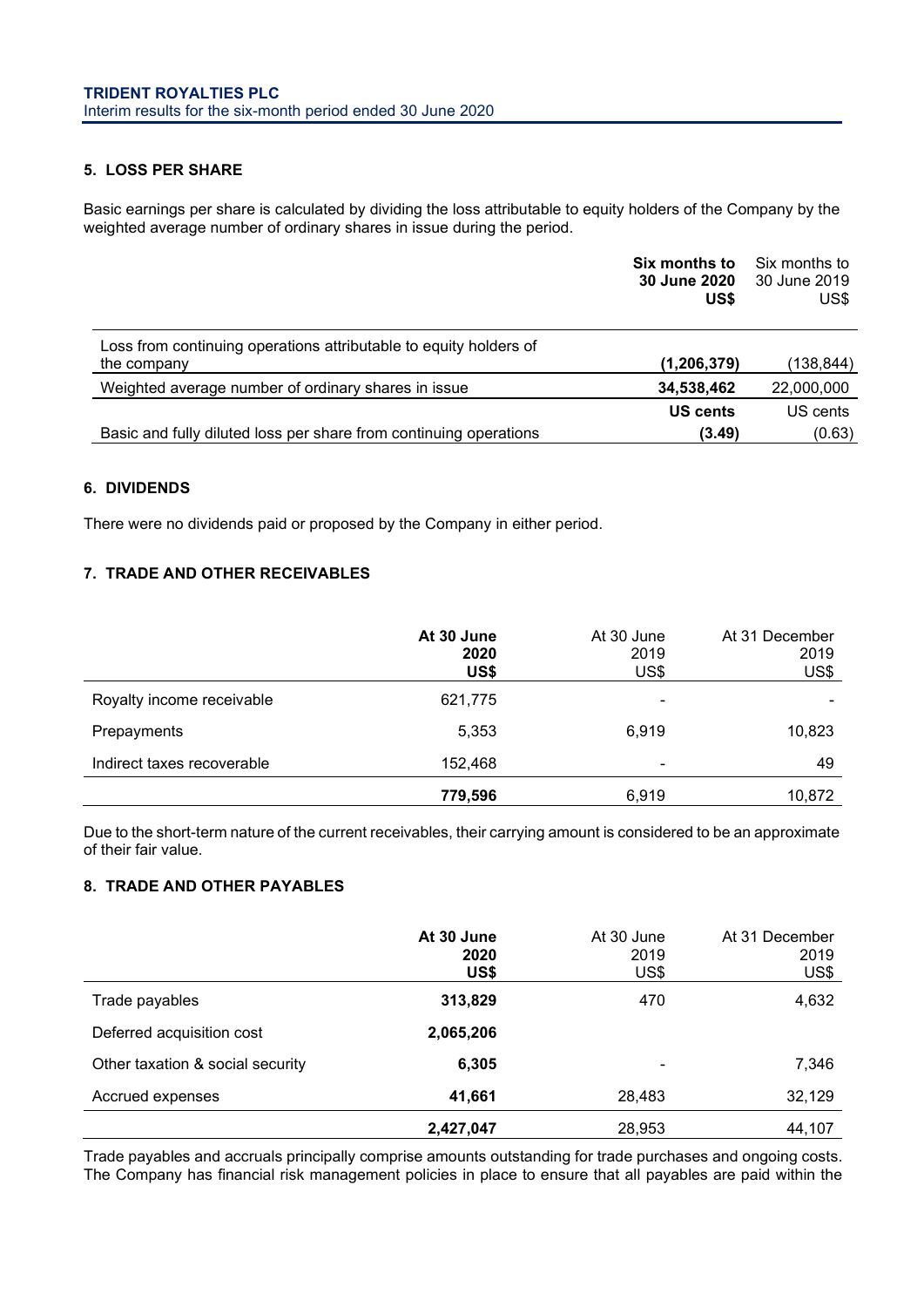pre-agreed credit terms. The Directors consider that the carrying amount of trade payables approximates to their fair value.

The deferred acquisition cost relates to the second tranche of A\$3,000,000 to be paid for the acquisition of the Koolyanobbing Royalty. On 21 September 2020 it was agreed with the seller to discount the second tranche payment to A\$2,650,000 in exchange for paying it by the 25 September 2020, earlier than originally agreed. See note 4 and note 11 for more details.

# **9. SHARE CAPITAL AND SHARE PREMIUM**

| Company                                                                        | Number of<br>ordinary shares of<br>1p | Number of<br>deferred shares<br>of 1p | <b>Share</b><br>capital<br>US\$ | Share<br>premium<br>US\$ |
|--------------------------------------------------------------------------------|---------------------------------------|---------------------------------------|---------------------------------|--------------------------|
| At 30 June 2019                                                                | 22,000,000                            | 3,000,000                             | 316,475                         | 4,620,542                |
| Difference arising on re-translation of opening<br>balances at period end rate |                                       |                                       | 11,375                          | 166,075                  |
| At 31 December 2019                                                            | 22,000,000                            | 3,000,000                             | 327,850                         | 4,786,618                |
| Share issue – placing                                                          | 80,000,000                            |                                       | 1,004,056                       | 19,077,064               |
| Share issue - advisor shares                                                   | 1,500,000                             |                                       | 18,826                          | 357,695                  |
| Share issue expenses                                                           |                                       |                                       |                                 | (1,004,056)              |
| Cancellation of deferred shares                                                |                                       | (3,000,000)                           | (39, 342)                       | 39,342                   |
| At 30 June 2020                                                                | 103,500,000                           |                                       | 1,311,390                       | 23,256,663               |

The deferred shares have restricted rights such that they have no economic value.

### **On 2 June 2020**

80,000,000 shares were issued for 20 pence per share to institutional and other investors ("Placing")

1,500,000 shares were issued to the joint bookrunners in payment for the adviser fee in relation to the Placing

3,000,000 deferred shares were bought back from the proceeds of the Placing and were subsequently cancelled

### **10. SHARE BASED PAYMENTS**

#### **Share options**

During the period the Company issued share options as part of the remuneration to Adam Davidson, a Director, to enable him to purchase Ordinary shares in the Company. Shares options were also granted to Tyron Rees a Senior Manager of the Company. Under IFRS 2 "Share-based Payments", the Company determines the fair value of the options issued to Directors and employees as remuneration and recognises the amount as an expense in the statement of income with a corresponding increase in equity.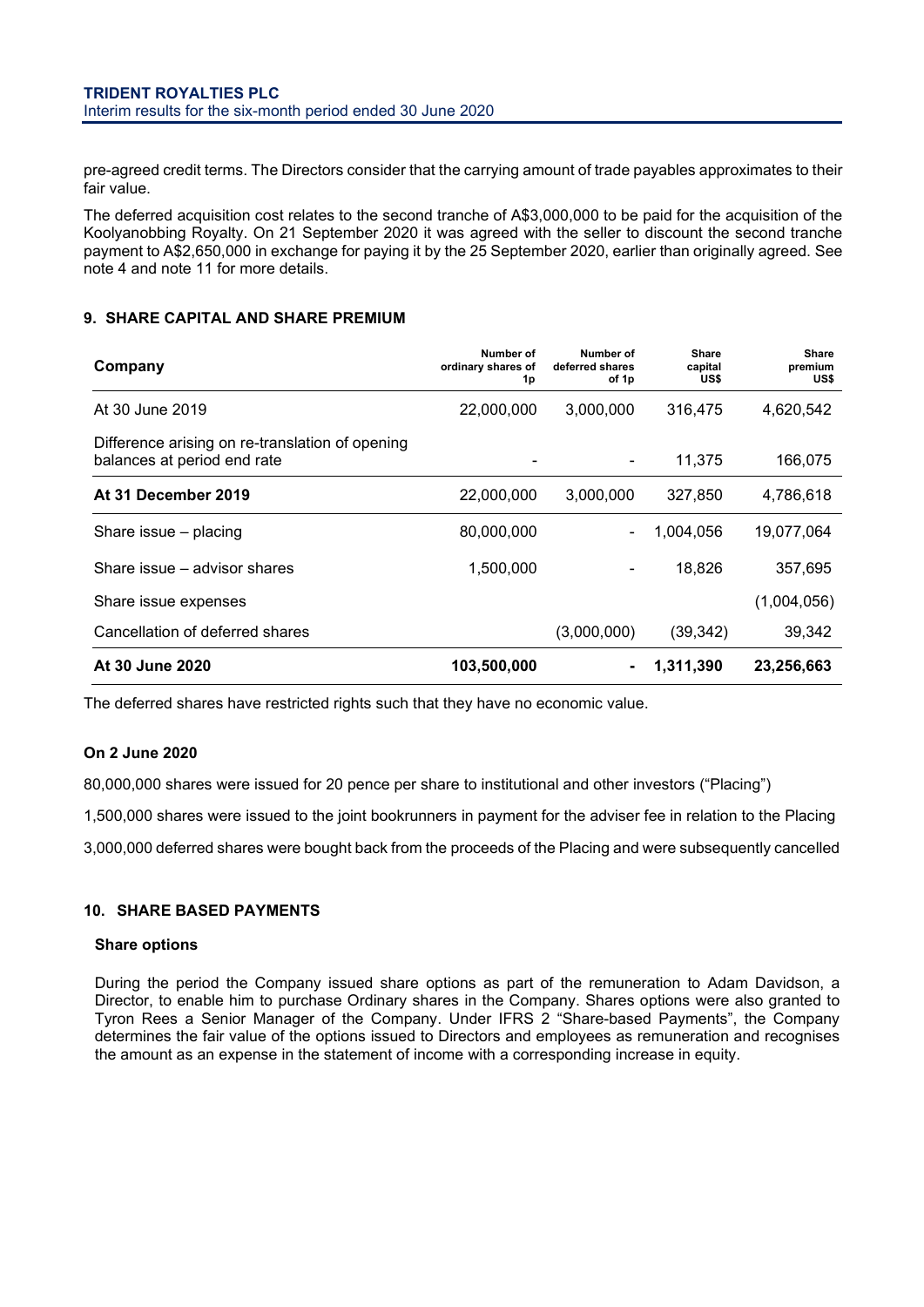| Option exercise price         | Number of<br>options<br>granted | <b>Vesting date</b> | <b>Expiry date</b> | Fair value of<br>individual<br>option |
|-------------------------------|---------------------------------|---------------------|--------------------|---------------------------------------|
|                               |                                 |                     |                    | £                                     |
| £0.20                         | 1.041.666                       | 2 June 2021         | 2 June 2030        | 0.0620                                |
| £0.24                         | 1.041.667                       | 2 June 2022         | 2 June 2030        | 0.0565                                |
| £0.28                         | 1.041.667                       | 2 June 2023         | 2 June 2030        | 0.0511                                |
| Total granted during the year | 3,125,000                       |                     |                    |                                       |

At 30 June 2020, the Company had outstanding options to subscribe for Ordinary shares as follows:

In the period ended 30 June 2019 and the year ended 31 December 2019 no share options were granted.

The following information is relevant in the determination of the fair value of options granted 27 May 2020:

| Option exercise price                            | £0.20                | £0.24                | £0.28                |
|--------------------------------------------------|----------------------|----------------------|----------------------|
| Fair value of one option, £                      | 0.0620               | 0.0565               | 0.0511               |
| Option pricing model used                        | <b>Black-Scholes</b> | <b>Black-Scholes</b> | <b>Black Scholes</b> |
| Weighted average share price at grant<br>date. £ | 0.20                 | 0.20                 | 0.20                 |
| Weighted average contractual life,<br>years      | 10                   | 10                   | 10                   |
| Expected volatility,%                            | 56.37%               | 50.94%               | 46.52%               |
| Expected dividend growth rate,%                  | $0\%$                | $0\%$                | 0%                   |
| Risk-free interest rate (5 year bond),%          | 0.01%                | 0.01%                | 0.01%                |

Calculation of volatility involves significant judgement by the Directors due to the absence of the historical trading data for the Company at the date of the grant. Volatility number above was estimated based on volatilities of 3 similar listed companies operating in the same sector.

Share-based remuneration expense related to the share options granted during the reporting period is included in the administration expenses line in the consolidated income statement in the amount of US\$6,736 (30/6/2019: Nil).